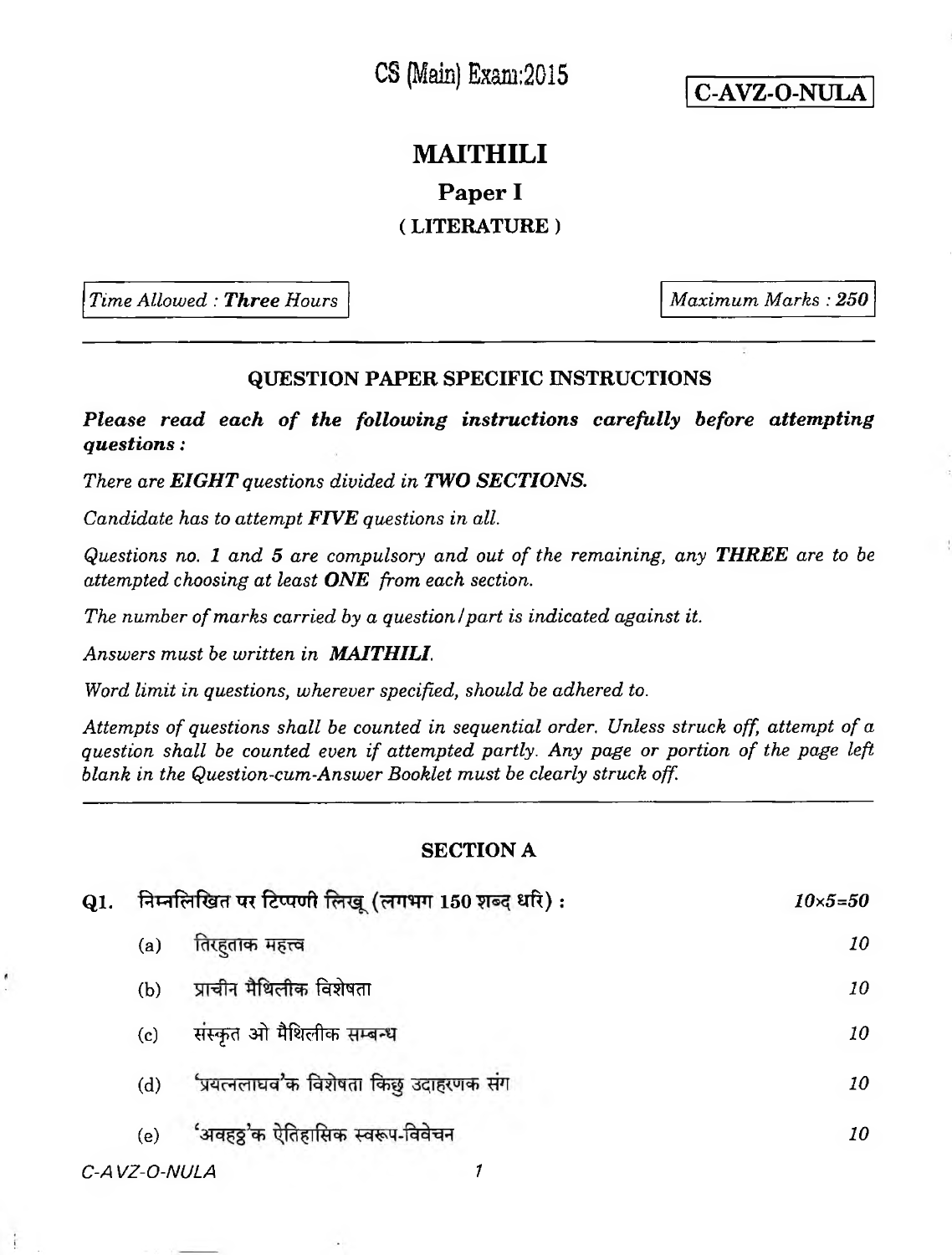| Q2. | (a) | पूर्वांचल-भाषा मे मैथिलीक बांग्लाक संग सम्बन्ध स्थापित करू ।                                                                            | 20 |
|-----|-----|-----------------------------------------------------------------------------------------------------------------------------------------|----|
|     | (b) | मध्यकालीन मिथिलाक सामाजिक, सांस्कृतिक आदि परिस्थितिक परिचय ज्योतिरीश्वरक जाहि<br>ग्रंथसँ प्राप्त होइत अछि, तकर युक्तियुक्त विवेचन करू । | 15 |
|     | (c) | भारोपीय भाषा परिवारक विश्लेषणक क्रममे मैथिलीकैँ कतए पबैत छी ? सयुक्ति प्रतिपादित<br>करू ।                                               | 15 |
| Q3. | (a) | बोली कोन-कोन परिस्थितिमे भाषाक रूप ग्रहण करैत अछि ?                                                                                     | 20 |
|     | (b) | भाषाक स्वरूपक विवेचन करू ।                                                                                                              | 15 |
|     | (c) | भाषाक उत्पत्तिक चर्चा करैत स्पष्ट करू, जे भाषावैज्ञानिक अथवा शोधकर्त्तालोकनि कोन<br>सिद्धान्तकेँ सर्वाधिक प्रामाणिक मानलन्हि ।          | 15 |
| Q4. | (a) | भाषा परिवर्त्तनशील अछि, एकर कारण पर प्रकाश दिअ।                                                                                         | 20 |
|     | (b) | मैथिलीक सर्वनामक विषयमे लिखू ।                                                                                                          | 15 |
|     | (c) | मैथिली एक स्वतंत्र ओ समृद्ध भाषा थीक, 'भाषा'क कसौटी पर एकरा प्रमाणित करू ।                                                              | 15 |

¥

 $\rightarrow$ 

ż